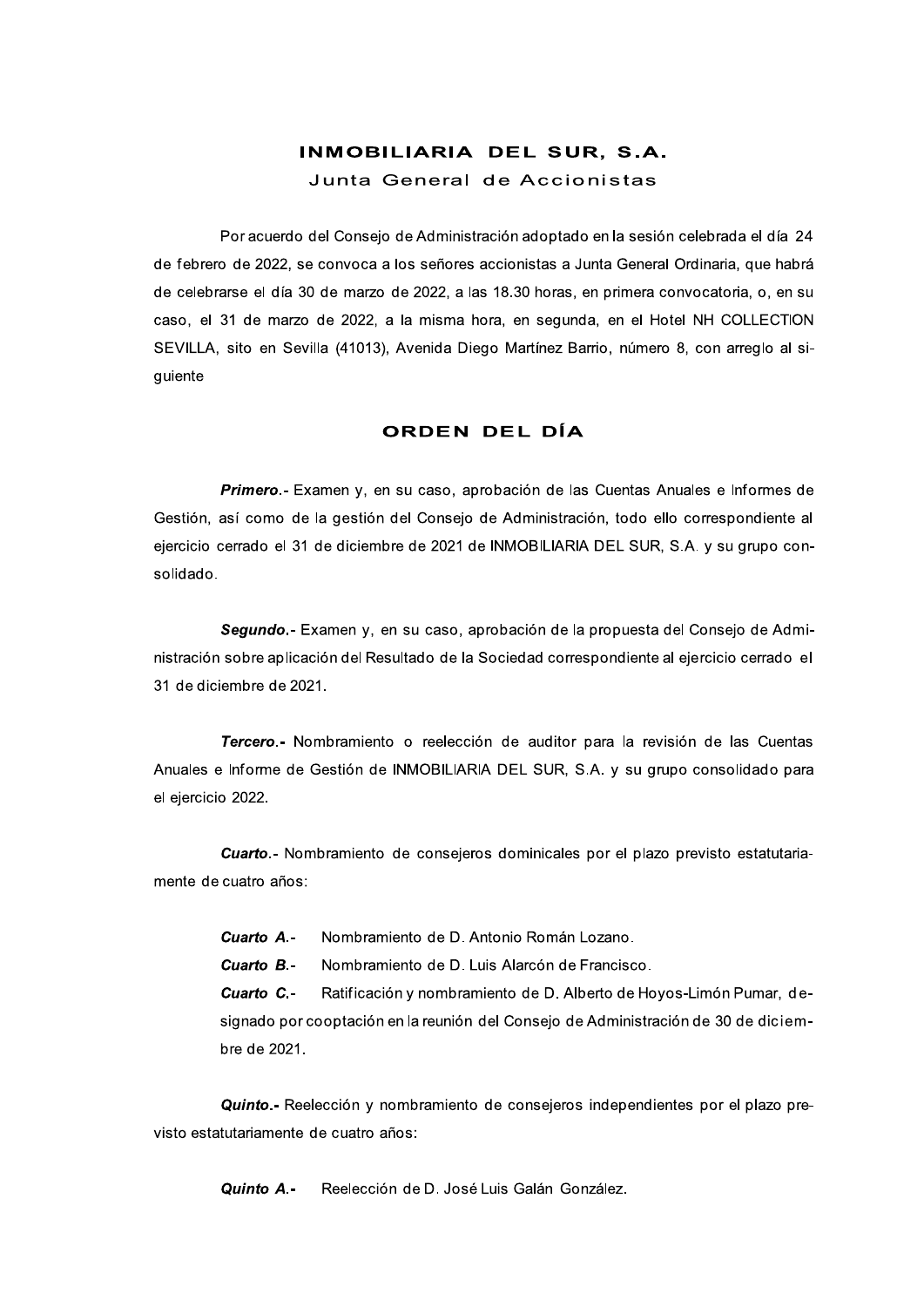Quinto B.-Reelección de D. Jorge Segura Rodríguez.

Quinto C -Reelección de Dña. Brita Hektoen Wergeland.

Sexto.- Informe Anual de Remuneraciones de los consejeros correspondiente al ejercicio 2021. Votación con carácter consultivo.

Séptimo.- Modificación del artículo 50° de los Estatutos Sociales relativo a la Política de Remuneraciones de los Consejeros.

Octavo .- Política de Remuneraciones de los consejeros para el período 2022, 2023 y 2024 y aprobación, en su caso, de las retribuciones anuales a satisfacer al conjunto de los administradores en su condición de tales y las del Consejero ejecutivo.

Noveno.- Delegación de facultades para cumplimentar, desarrollar, ejecutar, subsanar y formalizar los acuerdos adoptados por la Junta General.

Décimo.- Ruegos y preguntas.

Derecho de información: Los accionistas que lo deseen pueden examinar y obtener en el domicilio social o solicitar a la sociedad que les remita de forma gratuita copia de toda la documentación relativa a los asuntos que formen parte del orden del día de la Junta, incluidos los informes preceptivos sobre los mismos.

Asimismo, se hace constar que los documentos relativos a la Junta General de Accionistas y las propuestas de acuerdos que se van a someter a examen y aprobación de la Junta, se pueden consultar en la página web de la Sociedad (www.grupoinsur.com) en el apartado de información para "accionistas e inversores". La expresada documentación comprende el informe de los órganos competentes de la Sociedad sobre los puntos cuarto, quinto, sexto, séptimo y octavo del Orden del Día, así como el texto íntegro de la modificación estatutaria del artículo 50 de los Estatutos Sociales, que se propone en el referido punto séptimo.

En cuanto al derecho de información previo a la celebración de la Junta, se estará a lo dispuesto en los artículos 197 y 518 de la Ley de Sociedades de Capital y a los artículos 12 y 13 del Reglamento de la Junta General, cuyo contenido puede examinarse en la página web de la Sociedad. Las solicitudes de información o aclaraciones o la formulación por escrito de preguntas se podrán realizar hasta el quinto día anterior al previsto para la celebración de la Junta.

Asistencia: Tendrán derecho de asistencia y voto a la Junta, conforme a lo previsto en el artículo 14 del Reglamento de la Junta General, los accionistas que, con cinco días de antelación a la fecha prevista para la celebración de la Junta, sean titulares de acciones inscritas a su nombre en el Registro de anotaciones en cuenta correspondiente, o hayan efectuado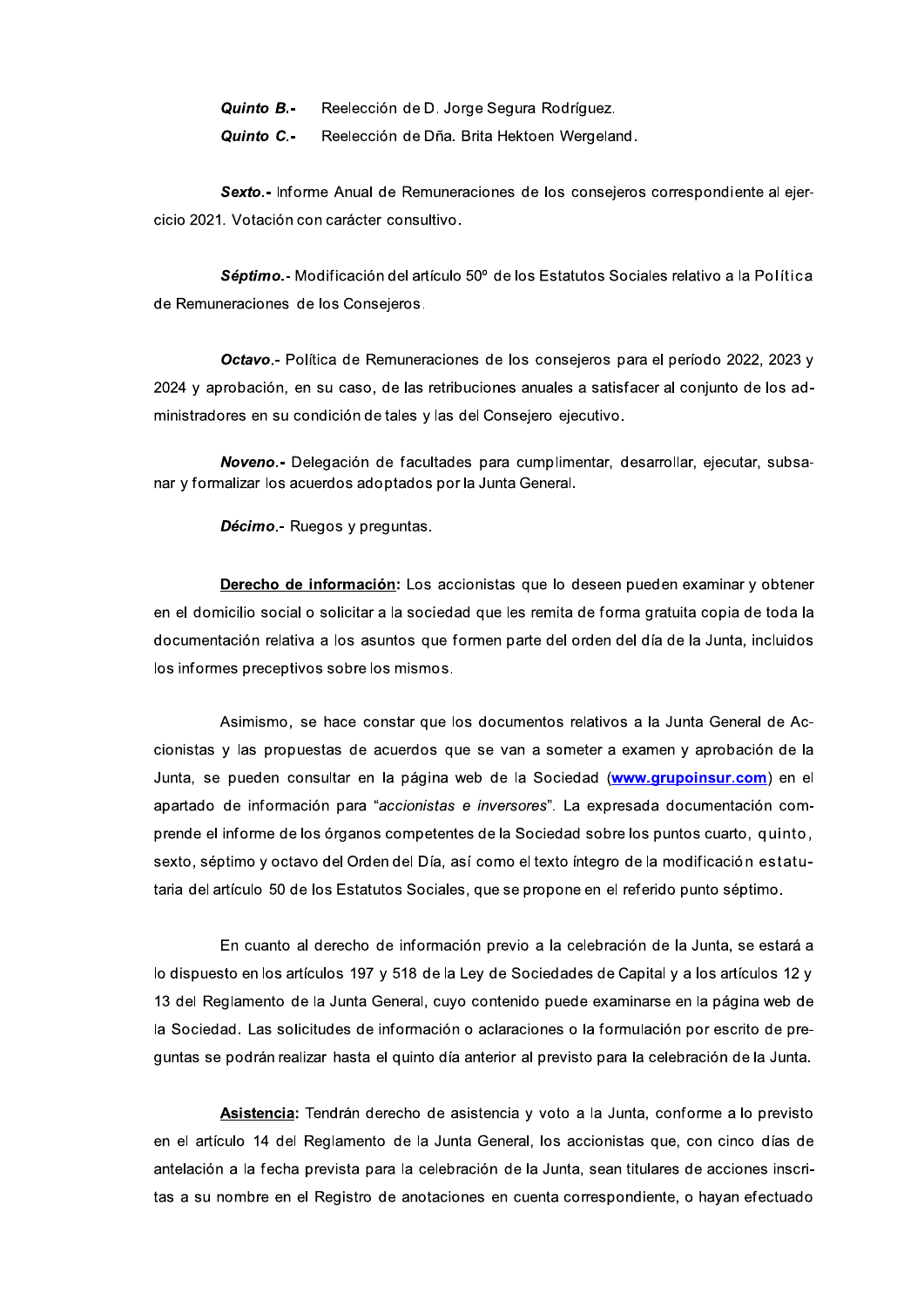el depósito de las mismas en el domicilio social o en una entidad autorizada, obteniendo en este caso el correspondiente certificado. Acreditado lo anterior, se expedirá la correspondiente tarieta de asistencia.

Circunstancias sanitarias: Atendiendo a la evolución de la situación sanitaria y normativa aplicable, la Sociedad se reserva la posibilidad de realizar las modificaciones de la convocatoria que resulten oportunas a la vista de las circunstancias concurrentes o de los cambios legales que puedan producirse, incluyendo, al amparo de lo previsto en el artículo 22 de los Estatutos Sociales y los artículos 182 y 182 bis de la Ley de Sociedades de Capital, la posibilidad de ofrecer a los señores accionistas la asistencia a la Junta General mediante medios de comunicación telemáticos o, incluso, de ser necesario, la celebración de la misma de forma exclusivamente telemática.

El Consejo de Administración continuará monitorizando todos estos extremos y actualizará la información contenida en este anuncio en caso necesario. Sin perjuicio de lo anterior, la Sociedad garantiza a los señores accionistas la adopción de todas las medidas sanitarias de prevención recomendadas por las autoridades competentes durante la celebración de la Junta General.

Delegación: Conforme a lo dispuesto en el artículo 16 del Reglamento de la Junta General, todo accionista que tenga derecho de asistencia podrá delegar su representación en cualquier persona, aunque ésta no sea accionista.

La representación deberá ser especial para cada Junta y podrá conferirse por los siguientes medios:

a).- Mediante la remisión en soporte papel del escrito firmado en que se confiera la representación o de la tarjeta de asistencia a la Junta debidamente cumplimentada al efecto y firmada por el accionista. La remisión de esta documentación se podrá realizar mediante carta con acuse de recibo enviada al domicilio social de la entidad en la calle Ángel Gelán, número 2, 41013-Sevilla.

b).- Por medios electrónicos: El procedimiento para poder delegar la representación mediante este sistema se encuentra recogida en la página web de la Sociedad (www.grupoinsur.com) dentro del apartado "Junta General 2022" incluida en el apartado "Gobierno Corporativo" en la sección de información para "accionistas e inversores".

La delegación de la representación es siempre revocable. La asistencia del accionista, físicamente o a través de medios de comunicación a distancia, así como la que se derive del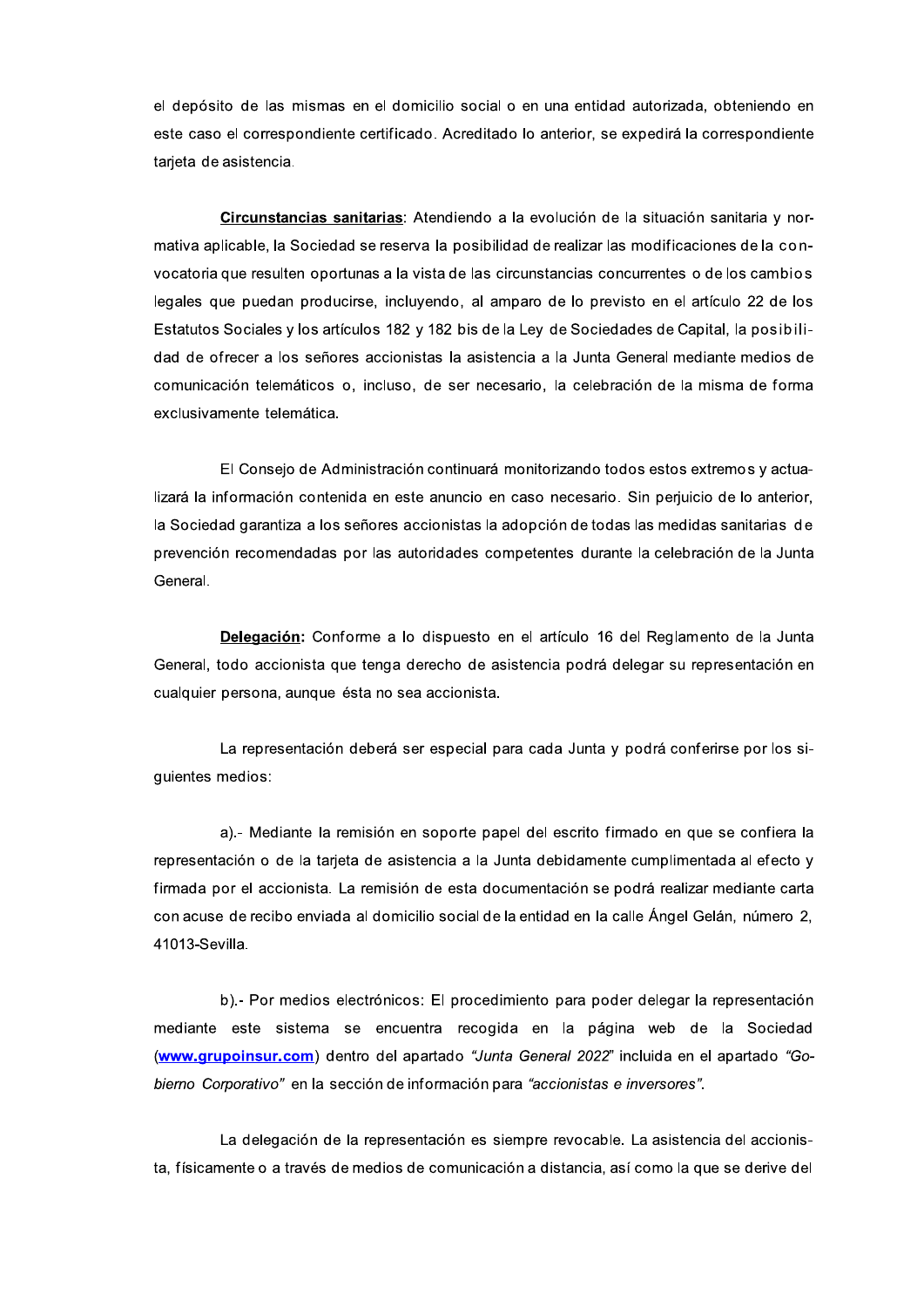voto emitido por dichos medios, supone la revocación de cualquier delegación, cualquiera que sea la fecha de ésta.

Voto a través de medios de comunicación a distancia: Los accionistas con derecho de asistencia podrán emitir su voto sobre las propuestas relativas a los puntos correspondientes al Orden del Día, a través de los siguientes medios de comunicación a distancia:

a).- Mediante correspondencia postal (carta certificada con acuse de recibo enviada al domicilio social de la entidad en la calle Ángel Gelán, número 2, 41013-Sevilla), remitiendo junto con la tarjeta de asistencia emitida por la propia Sociedad o por la entidad participante de IBERCLEAR, sólo para el caso de que ésta no incorpore un apartado dedicado al "Voto a distancia por correo postal", el formulario que podrá descargar de la página web de la Sociedad www.arupoinsur.com.

b).- Mediante medios electrónicos: El procedimiento para poder emitir el voto medianencuentra recogido en la página web de la Sociedad este sistema se te (www.grupoinsur.com) dentro del apartado "Junta General 2022" incluida en el apartado "Gobierno Corporativo" en la sección de información para "accionistas e inversores".

El voto emitido por los sistemas anteriores no será válido si no se recibe por la Sociedad, al menos, cinco días antes de la fecha prevista para la celebración de la Junta en primera convocatoria.

El voto emitido a distancia sólo podrá dejarse sin efecto en los siguientes casos: 1) por revocación posterior y expresa efectuada por el mismo medio empleado para la emisión, y dentro del plazo establecido para esta; 2) por asistencia a la reunión del accionista que los hubiera emitido; y 3) por venta de las acciones cuya titularidad confiere el derecho al voto, de que tenga conocimiento la Sociedad al menos cinco días antes de la fecha prevista para celebración de la Junta.

Complemento de convocatoria y presentación de propuestas de acuerdo: Los accionistas que representen, al menos, el 3% del capital social, podrán solicitar que se publique un complemento a la convocatoria de la Junta General, incluyendo uno o más puntos en el Orden del Día siempre que los nuevos puntos vayan acompañados de una justificación, o en su caso, de propuesta justificada. El ejercicio de estos derechos deberá efectuarse mediante notificación fehaciente que habrá de recibirse en el domicilio social dentro de los cinco días siguientes a la publicación de la convocatoria. El complemento de convocatoria se difundirá con quince días de antelación, como mínimo, a la fecha establecida para la reunión de la Junta.